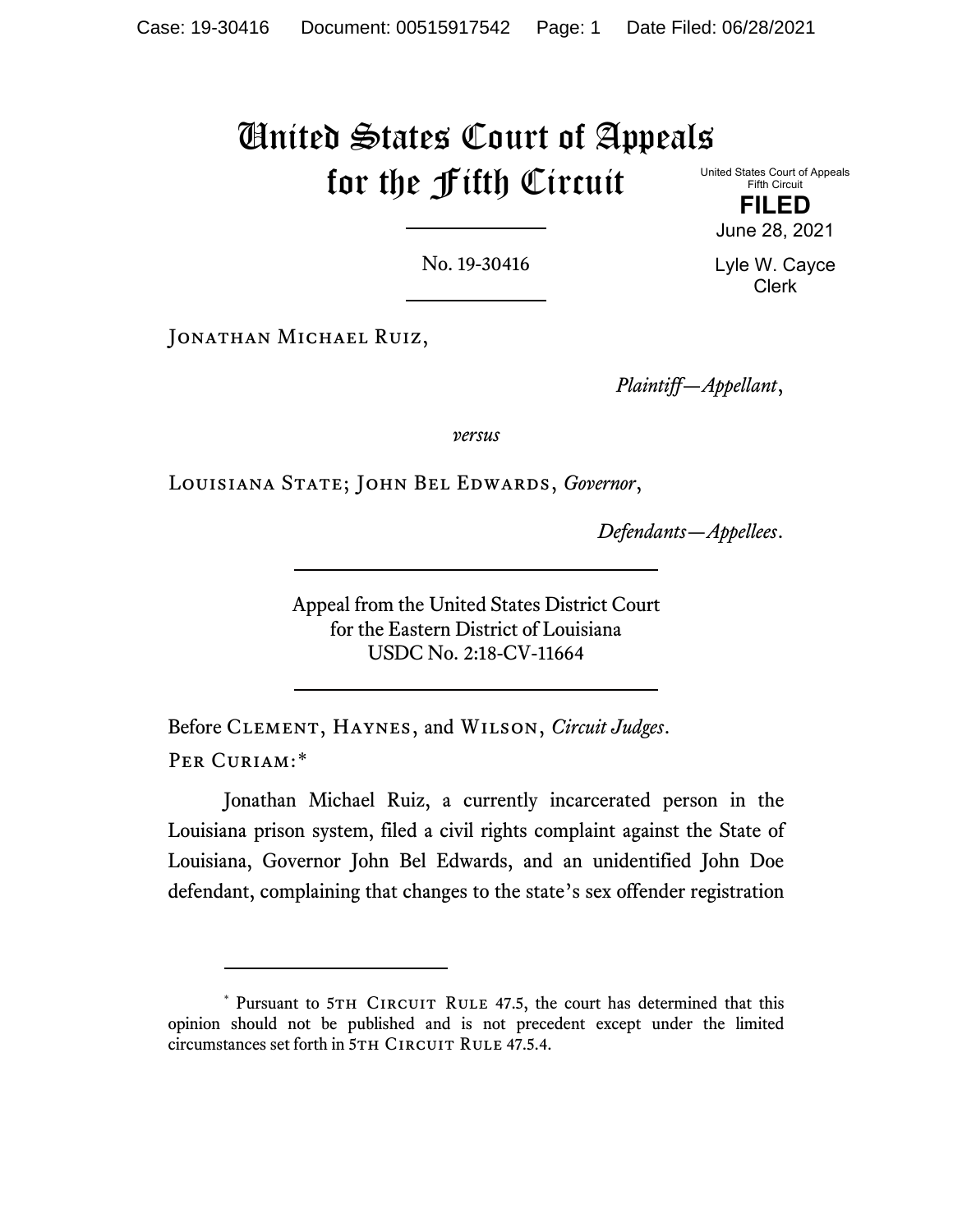## No. 19-30416

laws are being applied to him retroactively in violation of his constitutional rights and 42 U.S.C. § 1983.

The district court referred the matter to a magistrate judge, who ultimately determined that the named defendants are entitled to state sovereign immunity. Accordingly, the magistrate judge recommended that the district court dismiss sua sponte the constitutional claims against them with prejudice as frivolous, for failure to state a claim upon which relief may be granted, and for seeking monetary relief against immune parties. *See* 28 U.S.C. §§ 1915(e)(2)(B), 1915A(b). Ruiz objected to the magistrate judge's report and recommendation, asserting that he had learned the names of the individual officers and asking that he be permitted to amend his complaint to name them as additional defendants. The district court overruled Ruiz's objections and adopted the magistrate judge's recommendations in full, dismissing all of Ruiz's § 1983 claims with prejudice.

Ruiz timely appealed, challenging both the dismissal of his claims and the denial of leave to amend his complaint. We review the dismissal de novo, *Carlucci v. Chapa*, 884 F.3d 534, 537 (5th Cir. 2018), and the denial of leave to amend for abuse of discretion, *Davis v. United States*, 961 F.2d 53, 57 (5th Cir. 1991).

The district court properly dismissed Ruiz's claims against the named defendants. Ruiz raises no issue with the dismissal of his claims against the State of Louisiana or against the John Doe defendant. Nor does he dispute that Governor Edwards was sued in his official capacity and is entitled to state sovereign immunity. *See Bryant v. Tex. Dep't of Aging & Disability Servs.*, 781 F.3d 764, 769 (5th Cir. 2015) (noting that sovereign immunity generally shields state officials sued in their official capacity); *Wallace v. Edwards*, No. 93-3651, 1994 WL 399144, at \*1 (5th Cir. July 21, 1994) (per curiam) (concluding that the Governor of Louisiana was shielded by sovereign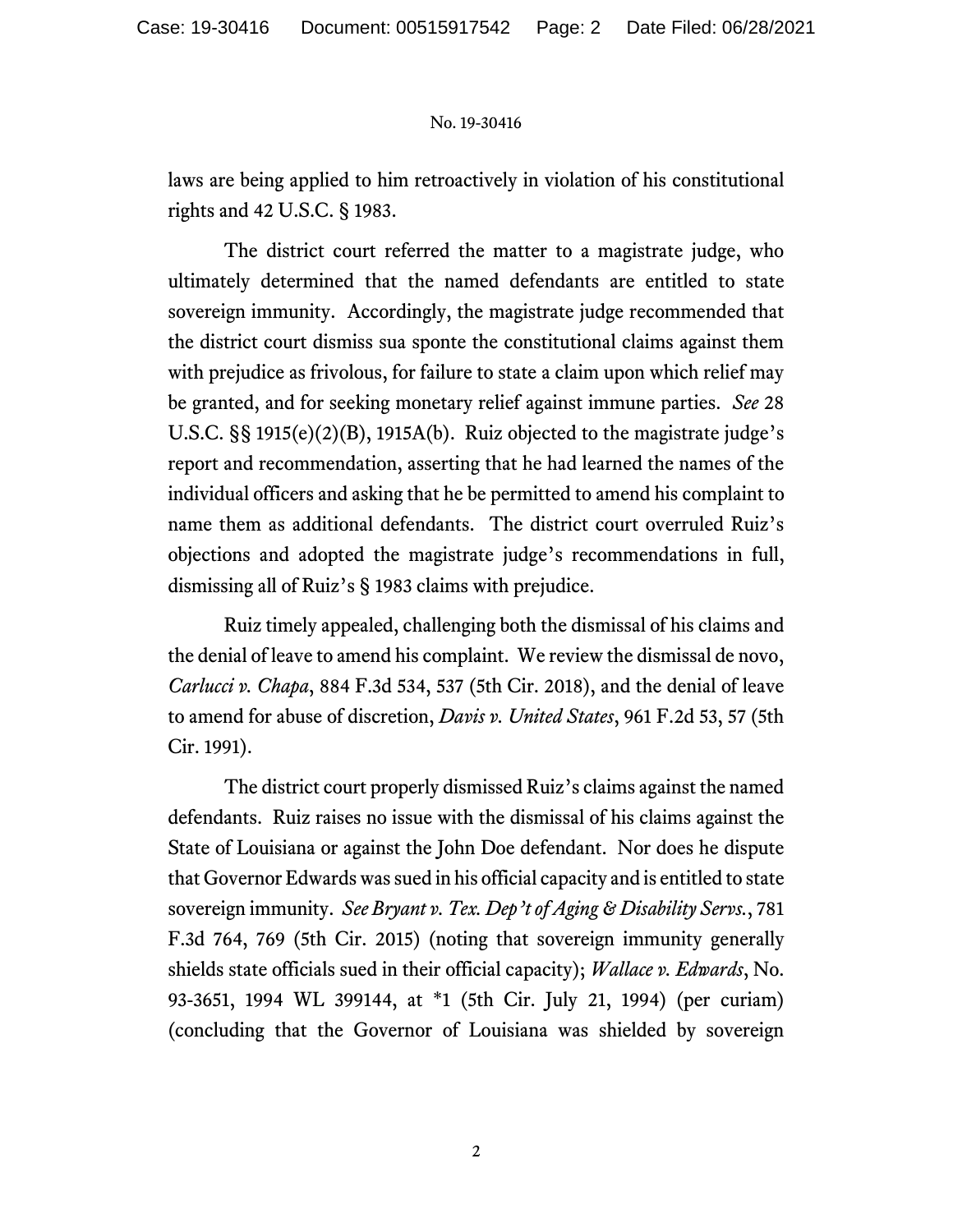## No. 19-30416

immunity). Instead, he contends that his claims are not barred by state sovereign immunity because he seeks injunctive relief against Governor Edwards, who, Ruiz claims, has a sufficient connection to enforcement of the challenged laws. This contention is without merit. Ruiz has not demonstrated that Governor Edwards has an adequate connection to enforcement of the sex offender registration laws beyond having the general duty to see that Louisiana's laws are implemented. *See Tex. Democratic Party v. Abbott*, 961 F.3d 389, 400–01 (5th Cir.) (explaining that such a "*general* duty" is not enough to invoke the *Ex parte Young* exception to state sovereign immunity (quotation omitted)), *application to vacate denied*, 140 S. Ct. 2015 (2020) (mem.). Accordingly, the judgment is affirmed as to the dismissal of the named defendants.

But before dismissing a pro se litigant's complaint for failure to state a claim, a district court ordinarily must provide an opportunity to amend the complaint to remedy any deficiencies. *Bazrowx v. Scott*, 136 F.3d 1053, 1054 (5th Cir. 1998) (per curiam). In his objections to the magistrate judge's report and recommendation, Ruiz requested leave to amend his complaint to assert claims against former governors and other state and local officials who he claims are responsible for enforcing the state's sex offender registration laws. That request was implicitly denied by the district court when it adopted the report and recommendation in full. *See Norman v. Apache Corp.*, 19 F.3d 1017, 1021 (5th Cir. 1994) (explaining that a district court may implicitly deny a motion by entering a final judgment).

Certainly, adding some of those officials—the former governors would be futile for the same reasons previously discussed with respect to Governor Edwards; the district court need not permit their addition. *See Tex. Democratic Party*, 961 F.3d at 400–01; *Legate v. Livingston*, 822 F.3d 207, 211 (5th Cir. 2016) (noting that a district court need not grant a futile motion to amend). But the district court should have permitted Ruiz to amend his